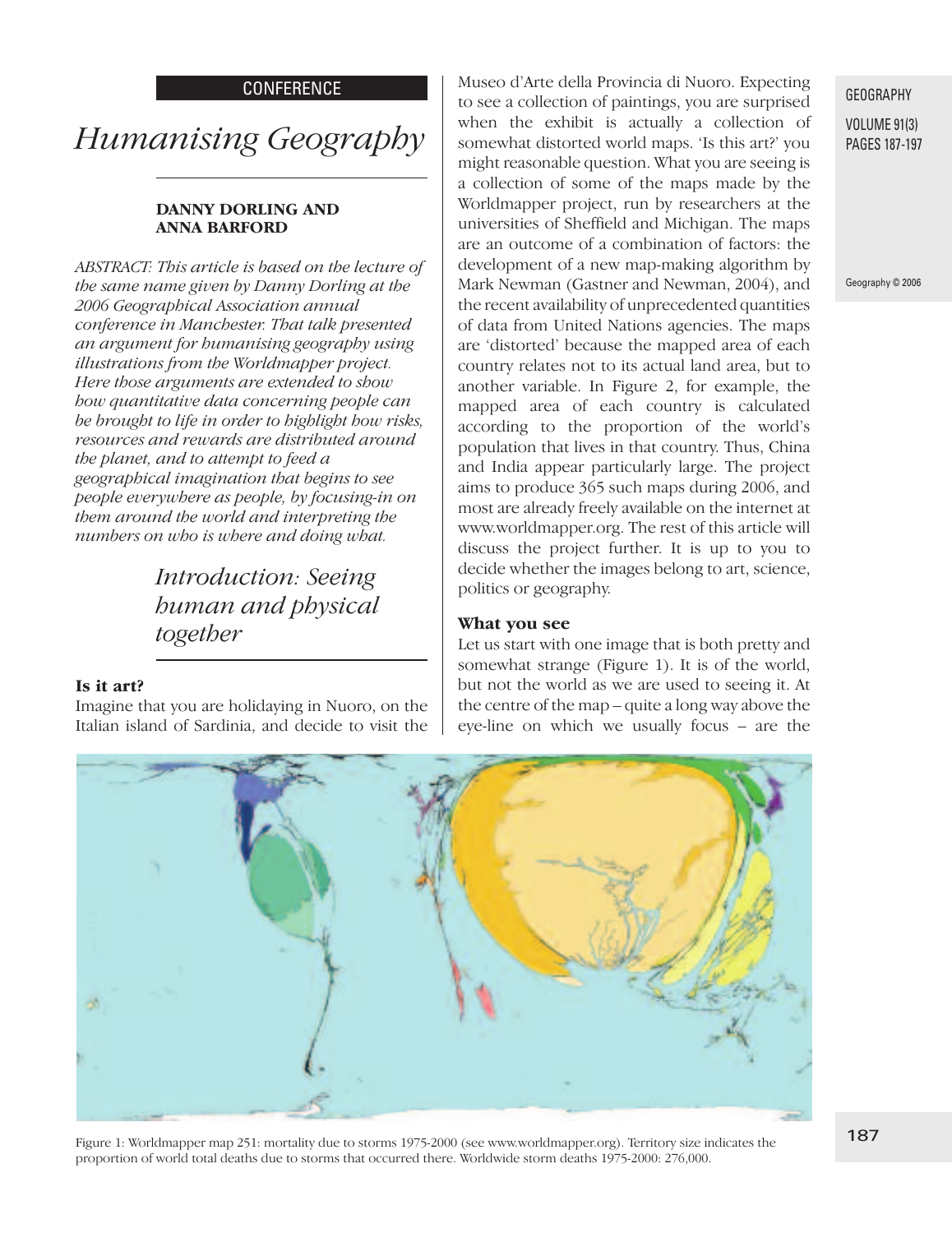HUMANISING GEOGRAPHY

Geography © 2006

islands of Britain and Ireland, displaced from where we usually see them on a conventional world map. But the islands appear very small and seem a little stretched. The eye-line, by the way, is the relative height at which human eyes appear in a human face. Our eyes are over half-way up our faces, thus we tend to focus here first when we look at a person, picture or map. We also see red shades towards the foreground and blues towards the background – that is hardwired into us too, through the rods and cones in our retinas. To feed the imagination with images requires a little knowledge of how eye and brain work together.

Returning to the map, it is likely that, due to our attraction to brighter colours, you probably concentrated on the right-hand side, where the yellows and oranges dominate the land-mass, and, in particular, where the braided river and delta meet the azur sea. 'Just what am I looking at?' is the question the thinking part of your eye-brain complex is asking. The answer is the Ganges-Brahmaputra Delta, the world's largest delta. Upon recognising or learning that, another question immediately demands to be answered: 'Why is this map of the world distorted to show that delta in such detail and the British Isles so small?' No doubt you have an idea, and you probably read the caption on the map. You know it has something to do with deaths from storms. Very few people die due to storms in Britain but many who live around the delta do. If you are good at gauging areas and recognising warped borders, you will see that from 1975-2000, more than half the world total for those recorded as having died due to storms died in the delta area of Bangladesh. You are looking at a map of the dead.

The first person to suggest redrawing the globe to relate territorial area to numbers of the dead was a radical geographer named William Bunge (Bunge, 1966). Bunge suggested distances on the globe be stretched so as to equalise the density of soldiers' graves. In other words, for every mile you walk on a reprojected globe, you walk past the same number of final-resting places of soldiers who died in battle. Berlin and Moscow would form new north and south poles respectively – and we would see over what (land area, literally) all the fighting had been about. Legend has it that he drew a sketch of his idea on a balloon. Here we show how similar balloons might look – but where the redrawn images have been created with the aid of computers and the globe is projected back again onto the plane.

Many different map projections have been devised and used to show the three-dimensional world in two dimensions, e.g. Peters' projection or the Waterman butterfly projection. Maps have also been produced to show the world from different perspectives, such as the south-up map (see www.odt.org for examples of all these). In this article, there are also many examples of world maps where territories have been drawn in proportion to variables other than land area. Other examples can be seen in the works of Michael Kidron and Ronald Segal (1981), Dan Smith (2003) and Desmond Sprujit (2006).

#### **Map reading**

Of the quarter of a million people who are estimated to have died as a result of storm disasters between the years 1975 and 2001, over half died in one disaster in one year – 1991 – in Bangladesh. For that year, the United Nations Environment Programme (UNEP, 2006) recorded 138,987 deaths in that one territory resulting from the cyclone of 29-30 April 1991. That event, given that it occurred during most of our lifetimes, is likely to dominate our imagination of what a storm disaster can really mean in terms of human life. The way that the land areas have been represented in Figure 1 enables the reader to see how many died as a result of storm disasters during the last quarter of the twentieth century and also which areas of the world are most vulnerable to such disasters.

For each country of the world, Figure 1 shows its share of worldwide deaths due to storms. However, of equal interest is the total number of deaths due to storms, and the number of deaths due to storms expressed as a proportion of a population living in a place. The number of deaths per million people is an indication of the proportion of families losing their relatives, industries losing employees, society losing its members and fabric, and people losing their lives. The greatest proportionate losses due to storms during the 26 year period from 1975 to 2000 have been among the people of Honduras, in Central America. For every million of the 6.8 million people living in Honduras by 2002, an average of 83 died in storms each year. The Cook Islands in the Pacific Ocean also experienced high rates of loss during this period, with an average of 53 deaths per million people per year. The total population of the Cook Islands is only 18,000 people, so on average less than one person per year dies in a storm.

Of course, average loss rates can obscure as well as reveal. Bangladesh's losses averaged 42 storm deaths per million people per year from 1975-2000, or 6,099 storm deaths a year. Yet it was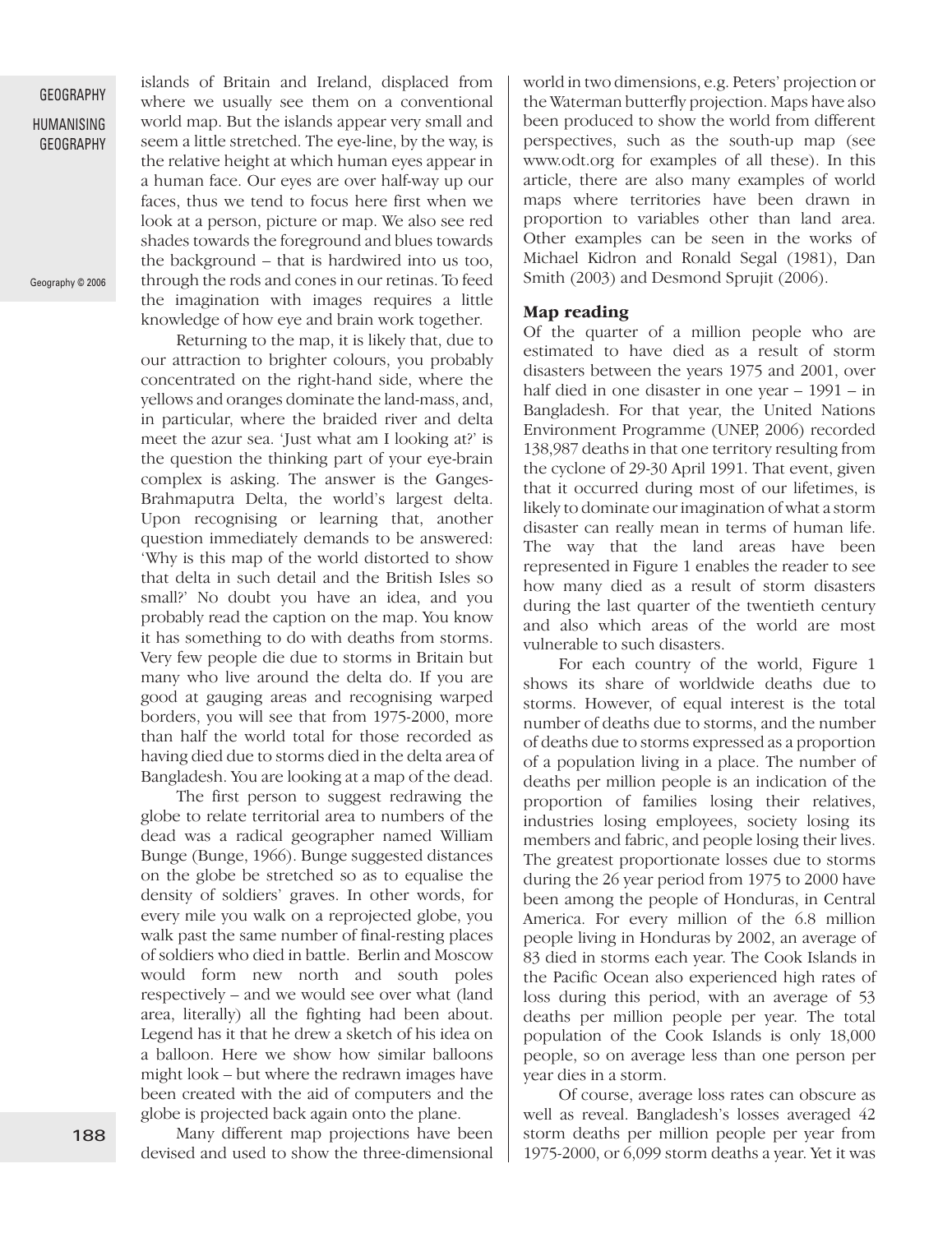in the cyclone of 1991 that 88% of all storm deaths occurred in Bangladesh during this period; that was 138,987 deaths in under one month. Another factor that is not revealed by these numbers is *who* dies; as with any other distribution of causes of death, from diarrhoea to murder, certain combinations of age, gender, wealth and location will make an individual more or less exposed to risk. In the case of Bangladesh, the Bangladesh Red Crescent and other agencies found that 90% of the storm victims in 1991 were women and children (Schmuck, 2002).

While the cyclone of 1991 was devastating in and beyond its cost in human lives, because of damaged infrastructure and injuries, it pales in comparison with the 1970 cyclone that hit Bangladesh (known then as East Pakistan). It is estimated that the 1970 cyclone killed over one million people (Lawson, 1999). The ability of people to address the risks posed by 'natural' disasters, and protect themselves to an extent as a result, is partly demonstrated by the ten-fold reduction of the cyclone death toll between 1970 and 1991. Between these dates aid agencies and the government had embarked on what Lawson refers to as an 'extensive programme of cyclone shelter construction'. We cannot draw a world map of deaths prior to 1975 because systematic collection of information did not begin until then. The collection of data is just one tiny part of how we collectively address and begin to mitigate and protect against 'natural' disasters.

Bangladesh is one of the 19 territories in the world where between 1975 and 2000 the number of people killed by storms averaged about 20 per year. Bangladesh had the highest number of deaths, followed by India, the Philippines, Honduras, Viet Nam, China, the United States, Nicaragua and Mexico. In 127 of the 200 territories that are mapped in Figure 1, an average of less than one person per year died in a storm. The differences can be explained with reference to a number of factors; some territories experience more extreme weather conditions than others: some have better facilities to cope when such conditions occur; the population might be concentrated in more or less risky areas.

What the map in Figure 1 cannot do is tell us why the risk of death due to storms is spatially so uneven. To be aware that the risk is uneven we have to have a sense of where people in the world live. To know *why* the risk is so uneven we have to be aware that while deaths relate to the flooding that results from cyclonic storms, they also relate to peoples' differential susceptibility to harm when storms actually hit. Where people are susceptible but storms are very rare, deaths are low, and where storms are frequent but people can afford to be well-protected, deaths are also low. While the other maps in this article do not indicate direct causal relations, they can be used to contextualise the distribution of storm deaths in relation to the distribution of other variables (see Figures 2, 3 and 4).

#### **GEOGRAPHY**

#### HUMANISING GEOGRAPHY



Figure 2: Worldmapper map 002: Population 2002 (see www.worldmapper.org). Territory size shows the proportion of the total world population that lives there. Total world population (2002): 6.2 billion people.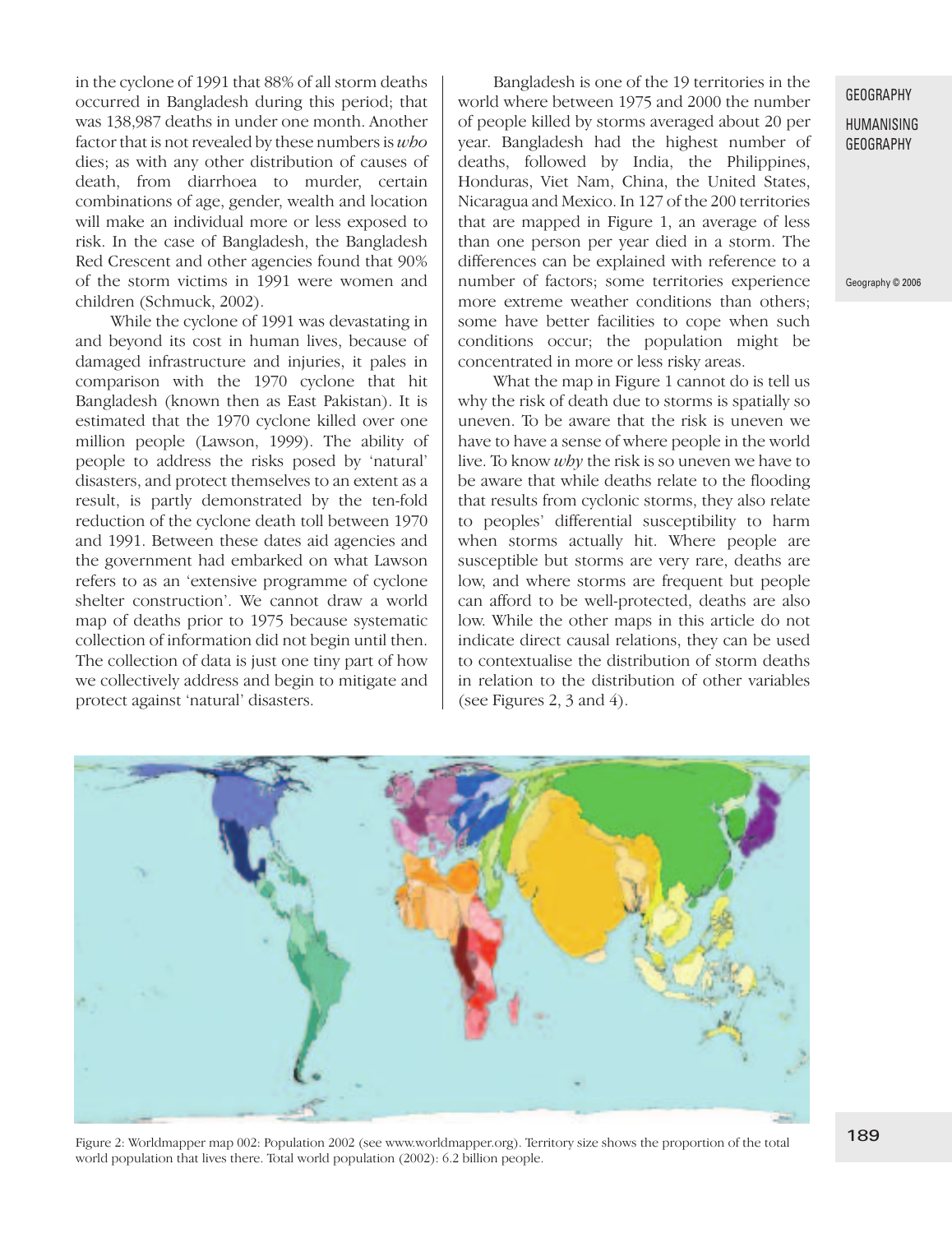#### HUMANISING GEOGRAPHY

Geography © 2006



Figure 3: Worldmapper map 170: Purchasing power (see www.worldmapper.org). Territory size shows the proportion of the total world Gross Domestic Product (wealth) when measured in purchasing power parity (which allows for different prices and exchange rates) found there. World total Gross Domestic Product in purchasing power parity US\$ in 2002: ppp US\$49,000 billion.



Figure 4: Worldmapper map 179: Wretched Dollar (see www.worldmapper.org). Territory size shows the proportion of the world population living on a dollar a day, or less, that lives in each territory. World population living on less than \$1 a day: 1 billion people.

# *Humanising geography*

#### **A democracy of mapping**

When we draw a map in which all lives lost in a particular way over a particular period of time are given equal prominence, the effect inevitably de-personalises the individual. The person you might know who lost their life in a storm contributes a speck of colour to the map. Seeing human lives in specks of colour requires great leaps of imagination, but leaps we have been making for millennia. Painting with ink-jet printers is not fundamentally different from blowing paint onto cave walls (in fact the mechanics are uncannily similar). Here is the reaction of one of the earliest human cartographers to what he saw when his then state-of-the-art ink-jet printer leapt into life: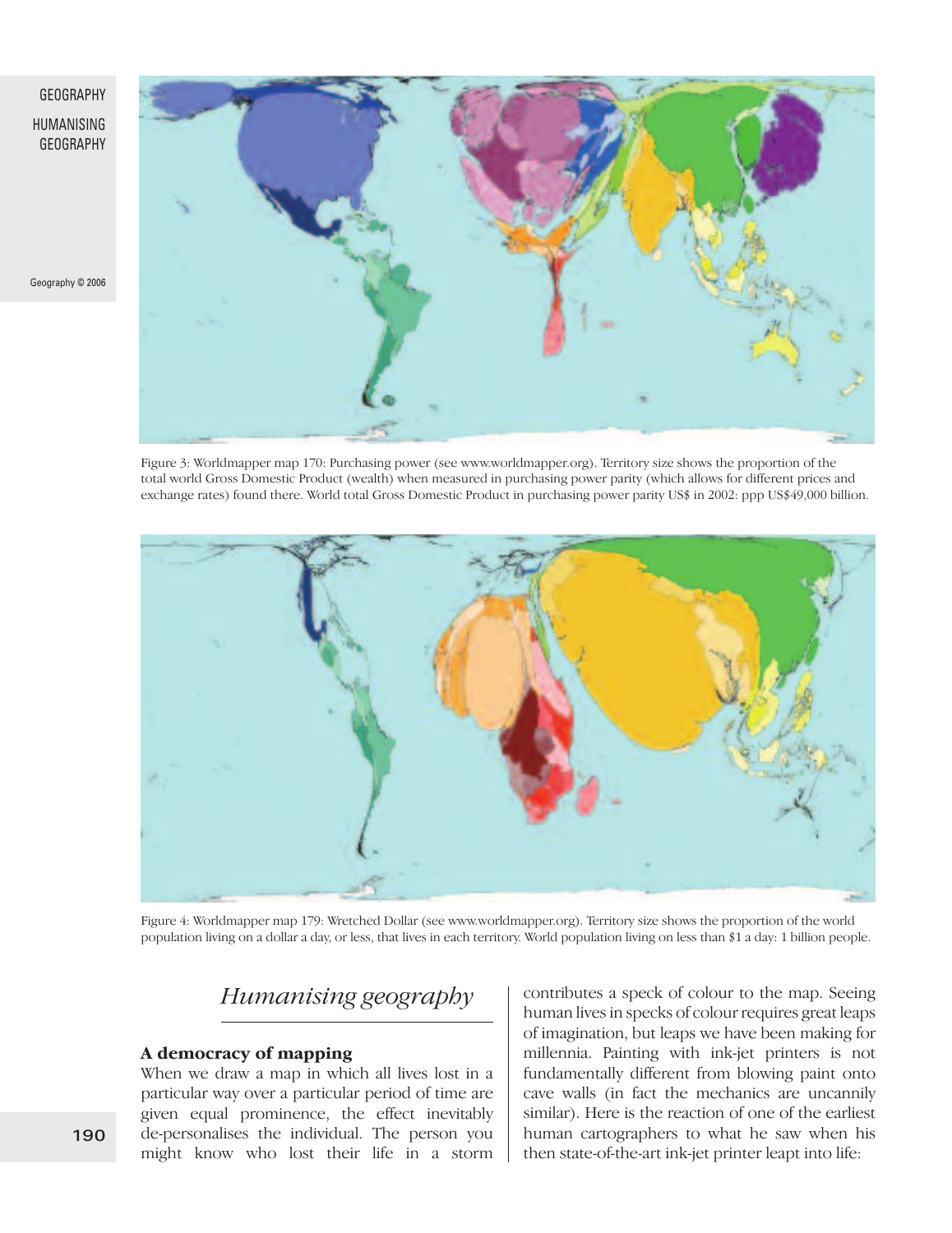lengthy work with analyses, comparisons, drawing, checking. It sometimes seemed as if the red symbols and yellow ground colour of the urban landscape faded away and were replaced by forests, lakes and fields, crisscrossed by roads, which turned out to be filled with streams of sleepy early-morning travellers in cars, buses and trains, on their way to work in the towns. There were times when the coloured areas on the colour inkjet map were suddenly obscured by white summer clouds which seemed to scud in from nowhere between the map and the author's eyes, and among which he could glimpse the sparkle of the sea by the coast, the rivers which rolled down to meet it, the towns and villages and people. Sometimes old people materialized out of the map of Norrland and observed with melancholy the exodus of the young towards the coast and the south. From the diagrams which display households suddenly appeared a throng of people who with muted voices told of their lives, of their loneliness, of their joy in their children and of their hopes on their behalf. (Szegö, 1984, p. 20)

When Szegö looked at his mechanically produced map, he imagined some of the human activities that lay behind the colours and symbols. Most of us probably do the same; we may recognise a map as a representation of what we know or wish to find. At the same time though, maps do of course have a direct influence on how we imagine our position in the world and our position in relation to others. They also help us to imagine the nature of places of which we have little or no direct experience. A map is likely to be a more vivid depiction of a place than the raw data on which it is based.

Our imagination of distant places draws on a number of sources, including news stories and first-hand experiences, yet both of these may be flawed in different ways. For example, some aspects of life that are mappable, such as income levels (wealth), may not be 'visible' on the ground. An example of this invisibility is Robert Chambers' (1983) explanation of how the rural poor remain 'unobserved' even by those with an interest in meeting them. To paraphrase: the people most likely to be encountered are those who live near to roads; are already involved in some 'development' project; with whom relationships already exist; or who are accessible and involved in social affairs. These people are not usually the most disadvantaged. Further, given that observers or visitors from outside the place of study tend to prefer making visits in clement weather, they are likely to encounter a situation in which people are better-off than they would be in poorer weather conditions; also, they may encounter a natural reticence to discuss personal details relating to

Sometimes peculiar things happened during the **❝** income, whether the income is very small or very large.

> Geography is a subject which has long been associated with exploration and expeditions – a tradition which continues today, often in the form of small-scale fieldwork, generally conducted with more self-reflection and awareness than was often the case in the past (see Cochrane, 1998). In human geography, such fieldwork can only ever involve small numbers of people and may be concerned to seek something akin to Max Weber's *verstehen* (or empathetic understanding, see Swedberg, 2003). The end-result is detailed knowledge about very few people – hardly a viable base from which to draw conclusions about the many, or from which to make generalisations. Nevertheless, such detailed studies, when placed within the context of existing knowledge about a place, contribute a good deal to our understanding.

> As noted earlier, a table of raw statistical data may not convey as vivid or meaningful a picture of living conditions around the world as the maps derived from that data are able to. Similarly, some would argue that statistical data and methods of analysis cannot contribute much to the cultural geographer's understanding of shared values and behaviours in relation to space, place and environment (Shurmer-Smith, 2002). Nevertheless, the collection of mass data on a large scale and relating to a wide range of variables is essential to our understanding of the world – an understanding that is particularly enhanced when the data are used to create maps which enable us to see a range of variables relatively and simultaneously.

#### **Democracy of numbers?**

Statistics are often viewed with suspicion, and rightly so. A number may appear to be a straightforward, indisputable fact, but we need to consider its origins – the definitions used, the data collection techniques used, the assumptions held, and the financing made available to produce it are all relevant to its meaning and value. A common mistake is to assume that all statistics are therefore useless in themselves, or at least dangerous or ambiguous, but it is only through the recognition and understanding of the 'background' to numbers that their true value can be appreciated. Put another way, statistics are the arithmetic of politics.

Consider the international statistics used to generate the maps in this article. It is a monumental task for the United Nations agencies (from which the map data is sourced) to compile

#### GEOGRAPHY

#### HUMANISING GEOGRAPHY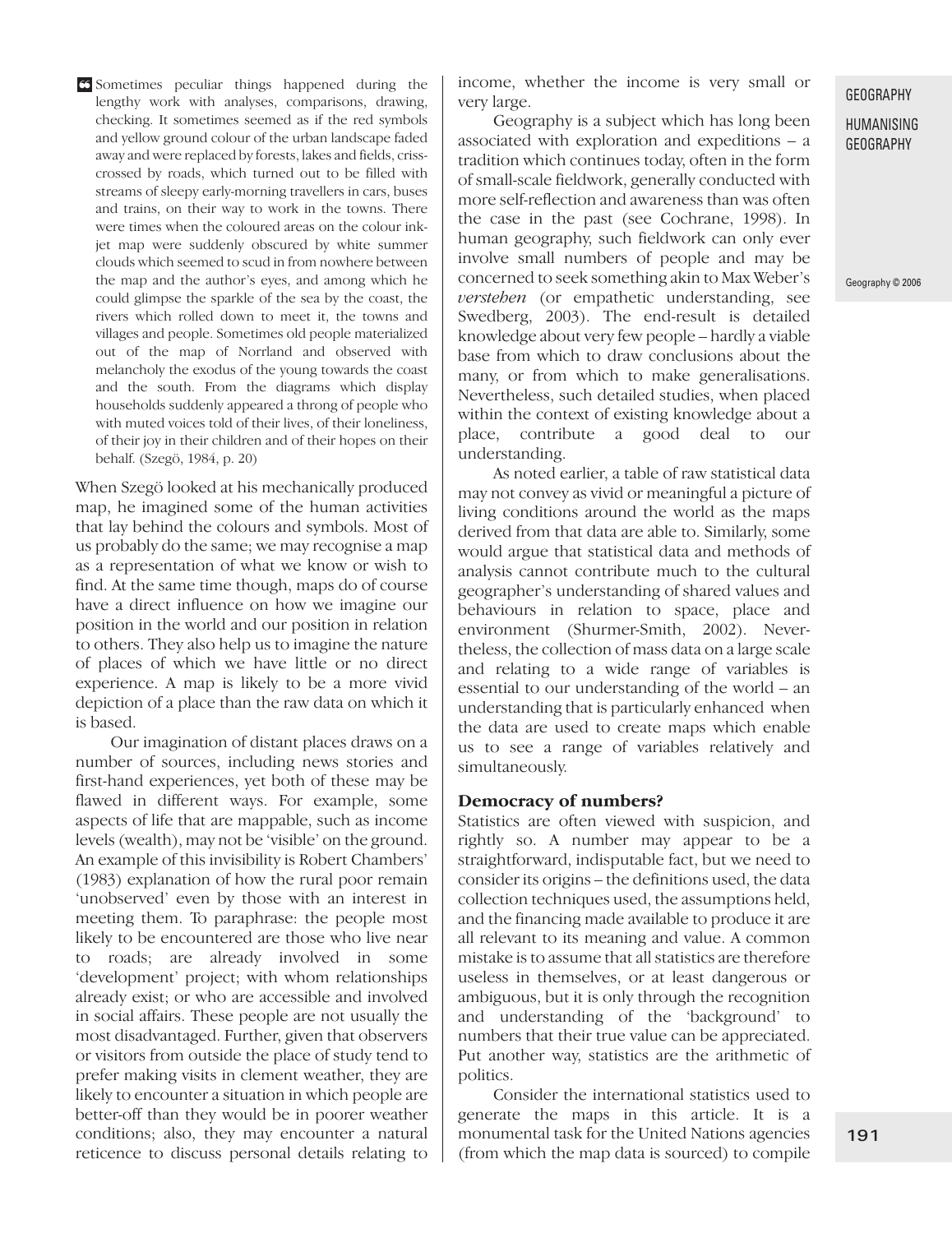statistics for every territory in the world – especially given the number of places where, for example, there may not be enough clinics to test for HIV in order to assist people, let alone to provide for the secondary aim of collecting numbers. Given the huge scale of the task, it is necessary for estimates to be made by those who compile the numbers. Sometimes the findings from a small-area study may be generalised to an entire country or there may be no data at all. Our ethos is to use these numbers, while being transparent about our own calculations and estimates, thereby demonstrating that similar work may be undertaken by the majority of people reading this. All these assumptions are documented on the website where the maps are also available (www.worldmapper.org).

An example of a case where a huge amount of estimation is required is that of the extinction of species. The map of species at risk (Figure 5) shows each territory re-sized according to the proportion of all unique species which are at risk that live there. Of course there are many elements of 'species at risk' to be specified and considered before the map can be fully understood. We can only start to discuss where species are most threatened once it is decided where to draw a line between one species and another. That is not a simple decision. There is not always an obvious distinction in nature – rather, the distinction between species is a distinction that we humans write onto the natural world (for a free source on some of these issues, see Foucault, 1969). Having

defined species, and tried to understand the map, we are then faced with the question 'What does "at risk" mean?'. To answer this we must know what the species are at risk from (in this case it is extinction). All this must be considered before addressing the issues of recording and reliability of the numbers. Hopefully, Figure 5 has kindled your imagination. Why is the Caribbean so large, and which are those islands off Africa?

New species are being discovered all the time. In February 2006, a group of scientists working in the Foja Mountains of Indonesian New Guinea discovered a new species of the honeyeater bird, more than 20 new species of frog, five new species of palm and four new species of butterfly (BBC News, 2006). There are probably thousands of species at risk which will become extinct before being discovered. Almost certainly these will be plants, fungi, or small and largely unattractive insects. We have probably counted most of the larger, apparently cuddly land-dwelling creatures. Other species may be thought to be extinct when in fact they are actually thriving, undiscovered.

If our maps somehow humanise geography, they certainly humanise the geography of species at risk, through the processes of defining, counting and locating that are necessary in order for a map to be drawn. Locating poses a particular challenge, not least because territorial boundaries are political constructions, and are therefore unstable and changeable. They can also deflect our attention from sub-national variations, and



Figure 5: Worldmapper map 269: Species at risk (see www.worldmapper.org). Territory size shows the proportion of all known species at risk that live there. Total number of unique species at risk in 2004: 24,495.

Geography © 2006

GEOGRAPHY HUMANISING GEOGRAPHY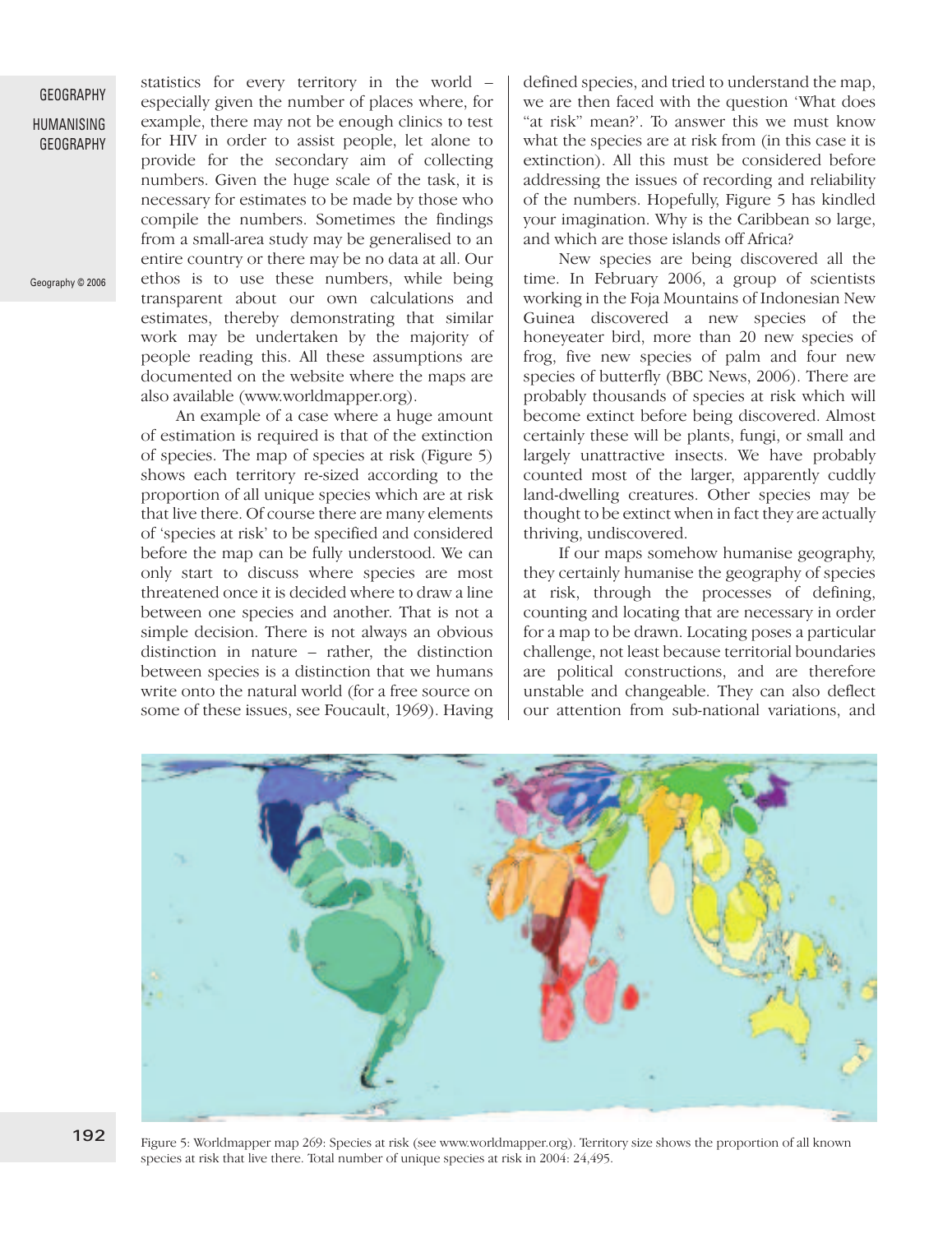tempt us to reify countries in preference to other, perhaps more meaningful, entities for human collection, such as cities and their hinterlands (Taylor, 2005). Clearly, mapping distributions of variables in relation to territorial boundaries has particular value in human geography, given that the inhabitants of a bounded territory are subject to the same laws, and experience certain common cultural influences and values. Obviously, animal and plant species are not subject to such constraints and can move freely across international boundaries, yet the collection of data about them is in itself constrained by boundaries. For example, those new species mentioned previously were found in Indonesian New Guinea but are also likely to be found on the eastern side of the island, in Papua New Guinea. Nation-states are only 'natural' spatial units for mapping a very few aspects of human geography. However, statistically ('state-istically') we are often forced to use them for many international comparisons and so have to make the best use of them we can, while being aware of their limitations.

#### **Maths behind the maps**

The maps included in this article were created by an algorithm which was developed for the Worldmapper project by the physicist Mark Newman. Newman and his former doctoral student, Michael Gastner, developed this algorithm based on the physics of diffusion and heat transfer. The basis of this method is that every count of the variable being mapped is given the same area, and the territorial boundaries expand or shrink to fit around the proportion of the world total that is found in that territory. Newman's work is original and crucial to the Worldmapper project; some of his works are listed in the references at the end of this article (see Gastner and Newman, 2004; Dorling, Barford and Newman, 2006).

As well as employing Newman's algorithm we have had to develop techniques for estimating missing data when international agencies do not do so. For example, we have some data on income distributions within many territories, from which, and assuming log-normal income distributions, we can generate more information – and do. The estimation of missing information is discussed in greater detail elsewhere (see Dorling, Barford and Newman, 2006), but it is important to note here that without full datasets world maps cannot be drawn.

## *Humanising the physical*

Changing the shape of the physical land area of territories in order to depict various aspects of the lives of the people that live in them is, in a sense, to 'humanise' the shape of the world. But humanising is not just about depicting humans – we are tied to our physical surroundings, so what is mapped is related to both the human and the physical. The idea of a complete human/physical split within geography is misconceived. Our physical environments affect our livelihoods, trade, agriculture and life chances, and vice versa. That said, the focus of much of the physical geography research undertaken in British universities is often of only tangential relevance to people's daily lives.

A world map enables us to show elements of the human and the physical world which complement or influence one another at a particular time in history: to take one trivial example, is there not some link between the high net fruit exports from South America and the high rainfall received in the fruit-producing areas of that continent? In this section, the focus is on such human–physical links, using maps then enables us to study these linkages in new ways, making connections across space.

#### **Fruit**

People use the physical environment (soils, sun, rainfall), the human environment (infrastructure, irrigation schemes, land tenure, wealth), and operate from within a particular territory (laws, currency, exchange rates, trade agreements). All these elements and more affect the map of world fruit exports (Figure 6). However, what the map cannot tell us is that it is as much – if not far more – the demand for fruit and the power of those who demand it that is responsible for its warped shape. The mass production and export of fruit is a very recent phenomenon. British supermarkets now stock varieties of fruit that our ancestors had neither seen nor heard of less than a hundred years ago. Pause for a moment and allow this map to start your thinking – why is it like this? You need context, you need a sense of history, and it helps to have some idea of how the world now works and why; but you also need something to fire your imagination.

South American territories export twice as much fruit as territories in any other region, except for Western Europe. Net exports are shown in Figure 6 when positive; that is when more is exported than is imported. As almost every

#### GEOGRAPHY

#### HUMANISING GEOGRAPHY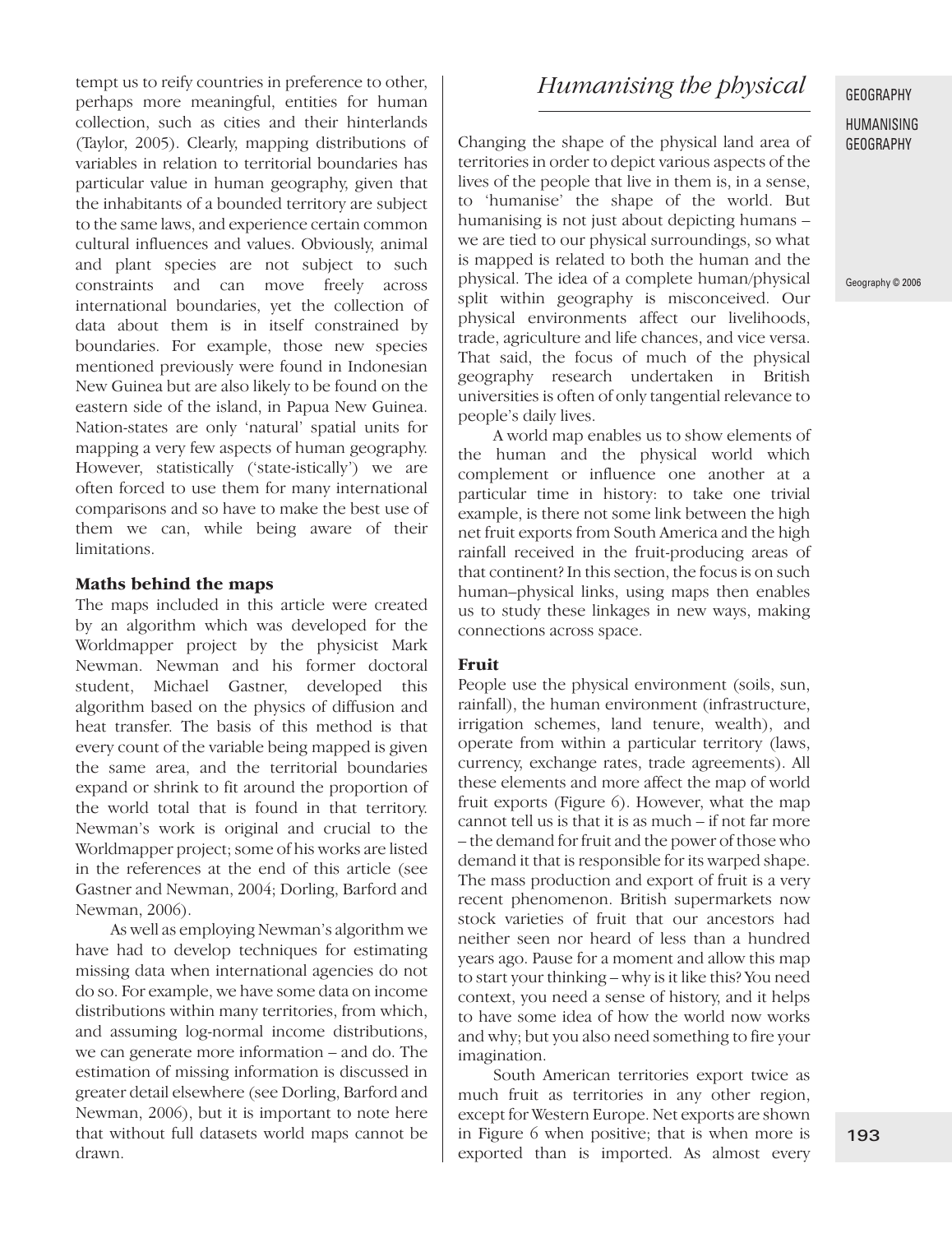HUMANISING GEOGRAPHY territory within South America has positive net fruit exports, many appear on the map here. This is also the reason why the regional net totals of exports for South America are so significant; whereas, as a region, Western Europe is not a net exporter. Note also that territories located more than 50 degrees of latitude north are rarely net fruit exporters. The map of fruit imports – not shown here, but on the website – helps further to explain why you are seeing what you are seeing.

**Forests**

The definition of forest used by the World Bank is 'land under natural or planted stands of trees'. In the Solomon Islands, more than 90% of the land was forested in the year 2000, making these islands the territory with the most forest cover in the world (see Figure 7). In contrast, no forests were recorded in Malta in 2000. As was the case in 1990, the largest areas of forest in 2000 were found in the Russian Federation, Brazil and Canada.



Figure 6: Worldmapper map 041: Net fruit exports (see www.worldmapper.org). Territory size shows the proportion of all net exports of fruit measured in US\$ earned that come from there. Value of all net fruit exports worldwide in 2002: US\$ 20 billion.



Figure 7: Worldmapper map 106: Forests 2000 (see www.worldmapper.org). Territory size shows the proportion of all forests that were found there in the year 2000. World forest cover in 2000: 38.7 million km<sup>2</sup>.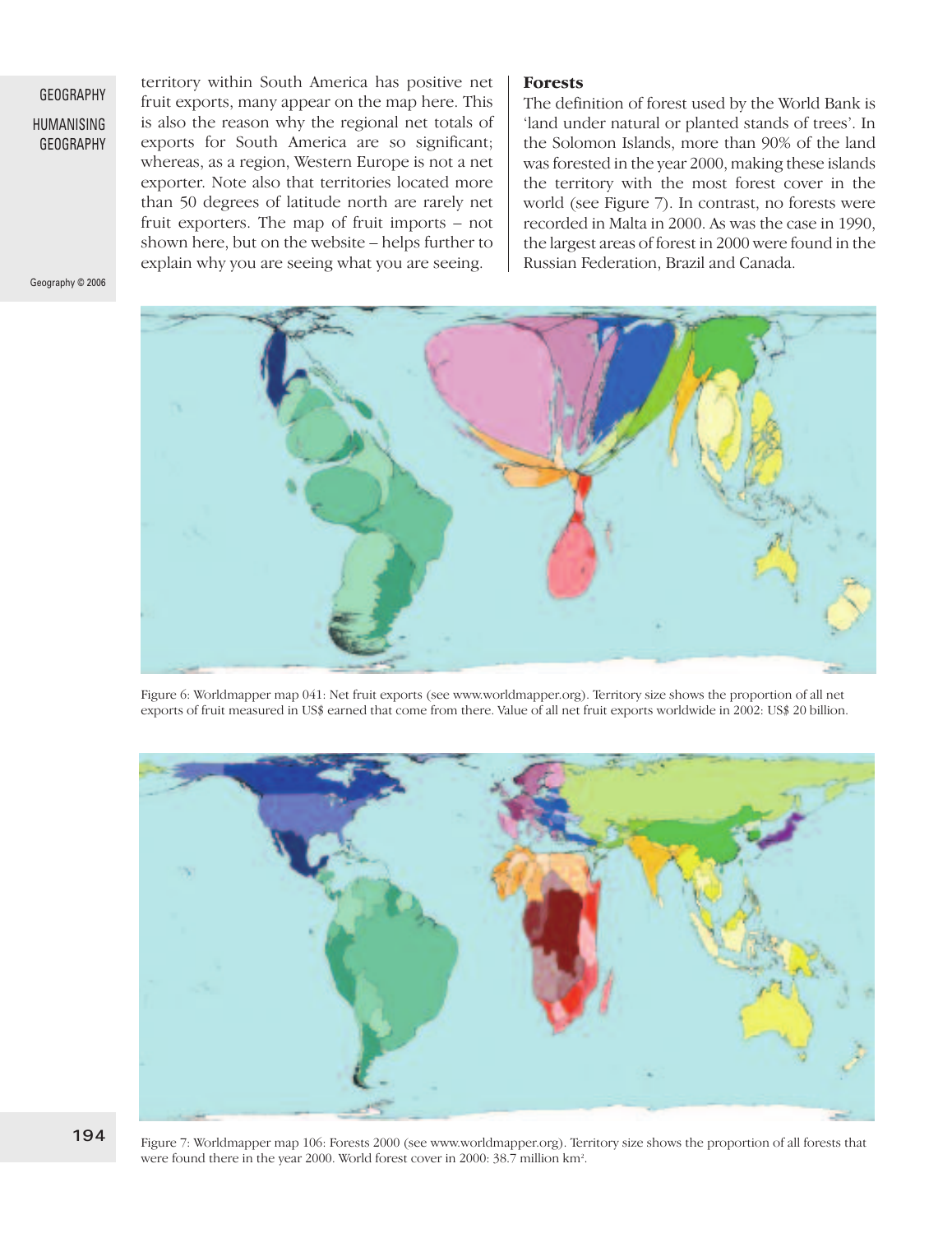Deforestation is widely discussed as a problem – it is argued that, among other things, it leads to soil erosion. The forest loss map (Figure 8) seems to suggest that many territories in the northern hemisphere have good forest protection records, but when this map is compared with the map of forests in 2000, it is apparent that many of these territories have very little forest left to protect! It is a little hypocritical for those in such places to demand that others should protect their forests having destroyed most of their own. Also, many of the wooden items bought in the UK are likely to come from places where deforestation is considered to be a problem: just because it is not an issue in our own country does not mean that we are not connected. Then there is also the matter of what materials are available to a local population for fuel and building materials: if there is a good supply of oil, coal, gas or other renewable sources of energy then these are likely

#### **GEOGRAPHY**

HUMANISING GEOGRAPHY

Geography © 2006



Figure 8: Worldmapper map 108: Forest loss (see www.worldmapper.org). Territory size shows the proportion of all net forest loss between 1990 and 2000 that occurred there. Worldwide decrease in forest cover: 1.3 million km2 .



Figure 9: Worldmapper map: Biocapacity (see www.worldmapper.org). Territory size shows the proportion of total biocapacity that is found there. Biocapacity of the world: 11,091 million Gha (Global hectares).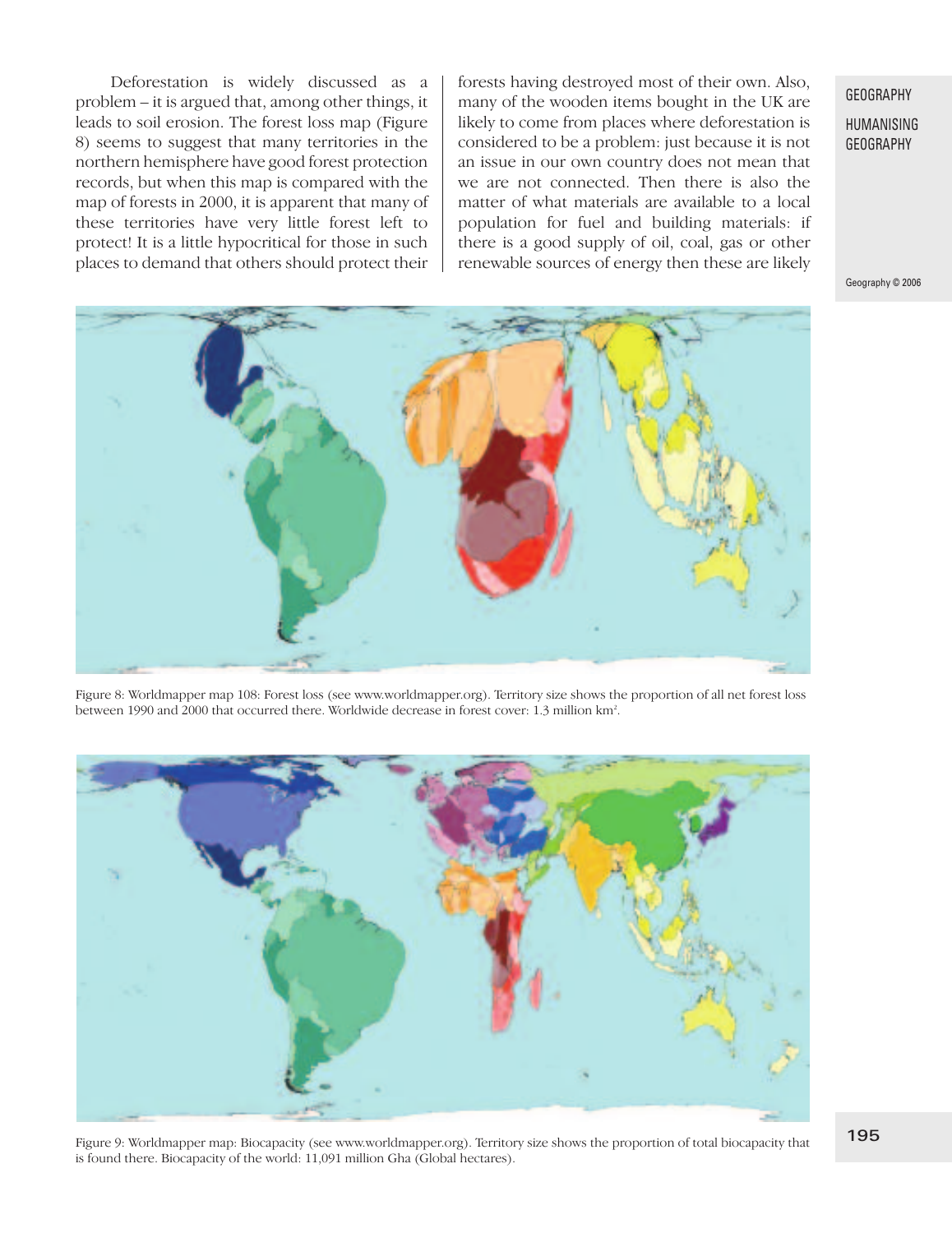HUMANISING GEOGRAPHY

Geography © 2006

to be used; otherwise, wood is still needed as a fuel for cooking and heating, and as a building material. In addition, deforestation is necessary to create extra farm land. What the map shows is a snap shot of one issue only; without knowing the context of each territory in terms of its relationship to other territories and to other issues, the picture we see is necessarily limited.

If the net forest loss of all territories between 1990 and 2000 is summed, we find that 31% occurred in South America and 21% in the Asia Pacific region. Worldwide, territories with net forest loss lost 1.33 million km2 of forest over this ten-year period. Even so, in 2000, South America still had the largest forested area in the world. Obviously, the more forest area there is, the more it is possible to lose. Japan had neither forest loss nor forest growth in the period between 1990 and 2000. In Africa, the area covered by forest was reduced by 550,000 km<sup>2</sup> in the 1990s. This included the loss of forests that covered 11.4% of Zambian land.

#### **Biocapacity**

Biocapacity (mapped in Figure 9) is a measure of how much food and fibre can be produced per unit of area (e.g. one hectare) in a territory. The biocapacity of an area of land is, of course, affected by both physical and human factors: sun, water, soil, technology (tractors, fertilisers, pesticides), labour, and so on. The amount of fuel that a territory can supply is also included in biocapacity indices. Again, both physical and

human determinants are involved, such as the existence of oil reserves and the capacity to exploit them. Taking the example of Iraq, figures for 2002 indicate that the country has a low biocapicity, despite its position in the once 'fertile crescent' and its large oil reserves. In this case, the reasons are clearly connected to human factors: most importantly war (see the Worldmapper website for more information).

#### **Ecological footprint**

The last map (Figure 10) relates to what is in a sense the inverse of biocapacity – namely the ecological footprint. The impact we make on our environment is summarised in our ecological footprint. Footprint per person is calculated using the consumption levels of food, fibre and energy. The resulting figure can then be multiplied by the population of a territory, and the ecological demands of the territory can then be compared with those of other territories. The bigger the territory appears on the map, the bigger its footprint. Car use, consumption patterns and climate all affect the ecological footprint, as does the ability to command goods. It may not matter that our favourite fruit does not grow in the continent in which we live because, provided there is sufficient wealth and demand we can import it. International trade thus allows ecological footprints to greatly exceed the biocapacity of a territory. However, the populations of some territories are unable to command large quantities of food, fibre and fuel



Figure 10: Worldmapper map: Ecological footprint (see www.worldmapper.org). Territory size shows the proportion of the total world ecological footprint that can be attributed to there. Ecological footprint of the world population: 13,423 million Gha.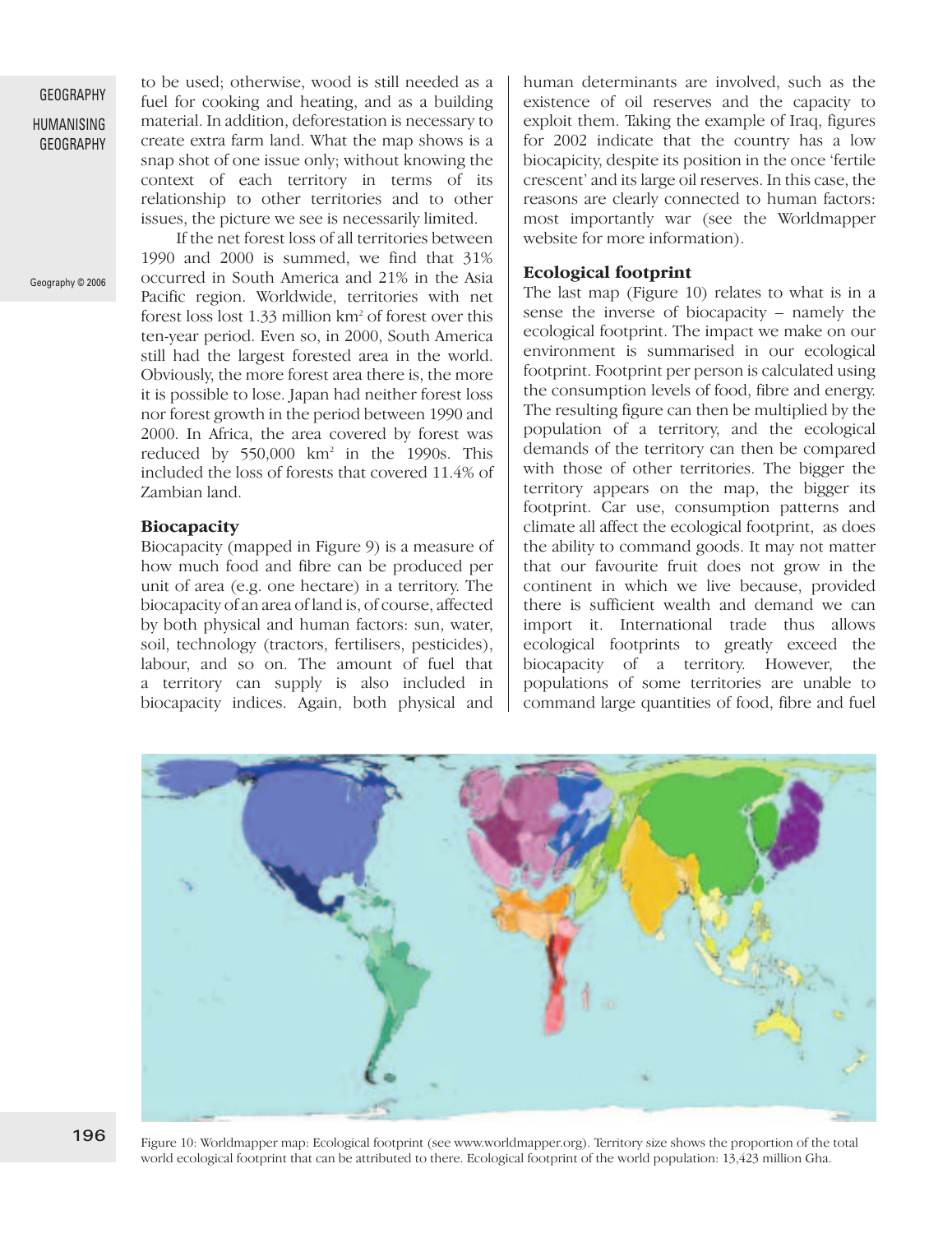from others, so their footprints are smaller. Brazil, for example, has a relatively large biocapacity and quite a small proportion of the world footprint. Japan is the opposite.

### *Conclusion*

The maps in this article represent a small sample of those produced for the Worldmapper project. Mapping statistics in new ways like this can stimulate fresh, even novel, insights into a range of issues of concern to geographers. By viewing the world's geography in original ways, we are forced to challenge some of our assumptions. We are also made aware of the way in which our perceptions of, and the stories we tell about ourselves and others, are very much conditioned by conventions in the gathering and representation of information.

# *References*

- BBC News (2006) *Science team finds lost world.* 7 February. http://news.bbc.co.uk/1/hi/sci/tech/4688000.stm [last accessed 25 Aug 2006]
- Bunge, W. (1966) *Theoretical Geography.* Lund: Gleerup-Lund.
- Chambers, R. (1983) *Rural Development: Putting the last first.* Harlow: Longman Scientific and Technical.
- Cochrane, A. (1998) 'Illusions of power: interviewing local elites', *Environment and Planning A*, 30, pp. 2121-32.

Dorling, D., Barford, A. and Newman, M. (2006) 'Worldmapper: The world as you've never seen it before', *IEEE Transactions on Visualization and Computer Graphics*, 12, 5, Sept/Oct, pp. 757-64.

Foucault, M. (1969) *The Archaeology of Knowledge.* London: Tavistock Publications. Available online at: http://www.marxists.org/reference/subject/philosophy/ works/fr/foucault.htm [last accessed 25 Aug 2006]

Gastner, M.T. and Newman, M.E.J. (2004) 'Diffusion-based method for producing density equalizing maps', *Proceedings of the National Academy of Sciences USA*, 101, pp. 7499-504. Available online at: http://aps.arxiv.org/ abs/physics/0401102/ [last accessed 25 Aug 2006]

Kidron, M. and Segal, R. (1981) *The State of the World Atlas.* London: Pan Books.

Lawson, A. (1999) *South Asia: A history of destruction.* BBC News, 2 November. http://news.bbc.co.uk/1/hi/world/ south\_asia/503139.stm [last accessed 25 Aug 2006]

Schmuck, H. (2002) *Empowering Women in Bangladesh.* International Federation of Red Cross And Red Crescent Societies (IFRC), 25 February.

http://www.ifrc.org/docs/news/02/022501/ [last accessed 25 Aug 2006]

- Shurmer-Smith, P. (2002) *Doing Cultural Geography.* London: SAGE Publications.
- Smith, D. (2003) *The State of the World Atlas.* Brighton: Earthscan.

Sprujit, D. (2006) www.mappingworlds.nl

Swedberg, R. (2003) 'The changing picture of Max Weber's sociology', *Annual Review of Sociology*, 29, pp. 283-306.

- Szegö, J. (1984) *A Census Atlas of Sweden.* Stockholm: Swedish Council for Building Research.
- Taylor, P.J. (2005) 'New political geographies: global civil society and global governance through world city networks', *Political Geography*, 24, pp. 703-30.
- United Nations Environment Programme (UNEP) (2006) *Global Environment Outlook.* http://geodata.grid. unep.ch/ [last accessed 25 Aug 2006]
- Worldmapper website: www.worldmapper.org

#### GEOGRAPHY

HUMANISING GEOGRAPHY